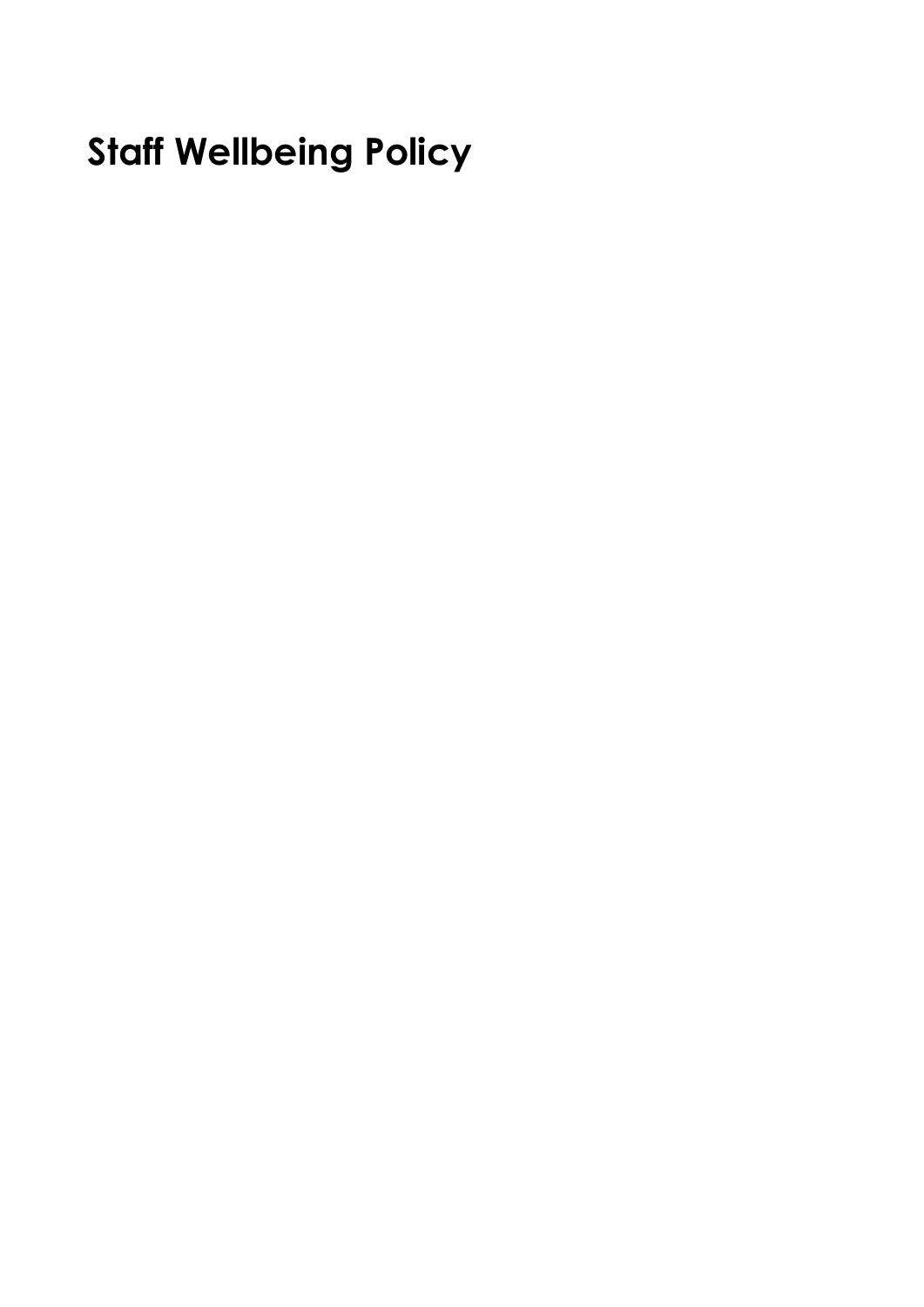# **Contents Page**

Aims and Legislation Promoting Wellbeing At All Times Managing Specific Wellbeing Issues Monitoring Arrangements Links With Other Policies Appendix I - Education Staff Wellbeing Charter

Useful Websites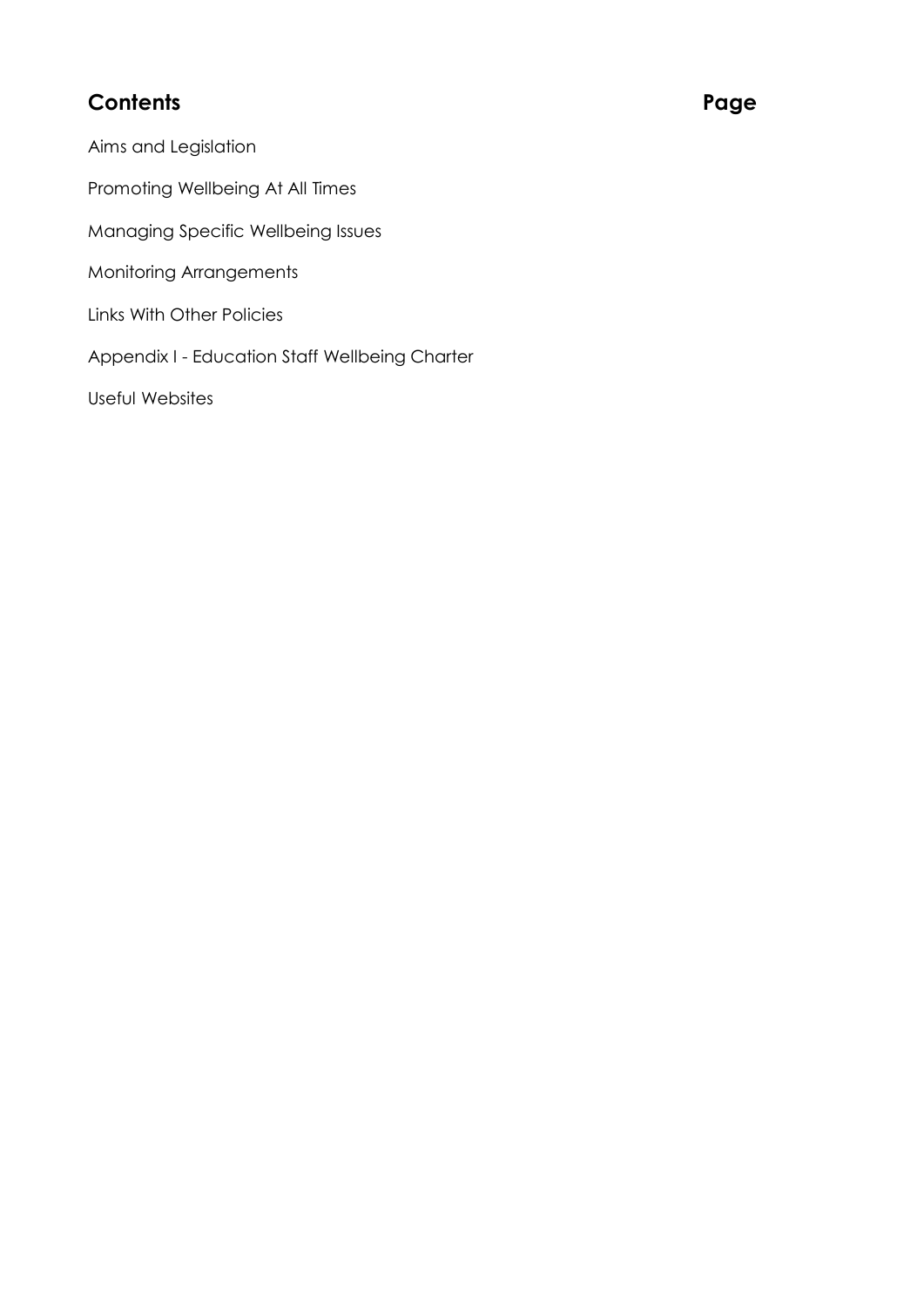# **Aims and Legislation**

#### Aims

- Support the wellbeing of all staff to avoid negative impacts on their mental and physical health.
- Provide a supportive work environment for all staff.
- Acknowledge the needs of staff and how these change over time.
- Allow staff to balance their working lives with their personal needs and responsibilities.
- Help staff with any specific wellbeing issues they experience.
- Ensure staff understand their role in working towards these aims.

#### **Legislation**

Pieces of legislation that will be considered when promoting positive mental, physical and emotional wellbeing include, but are not limited to:

- The Health and Safety at Work Act 1974
- The Equality Act 2010
- Working Time Regulations
- Employment Rights Act 1996
- Employment Relations Act 1999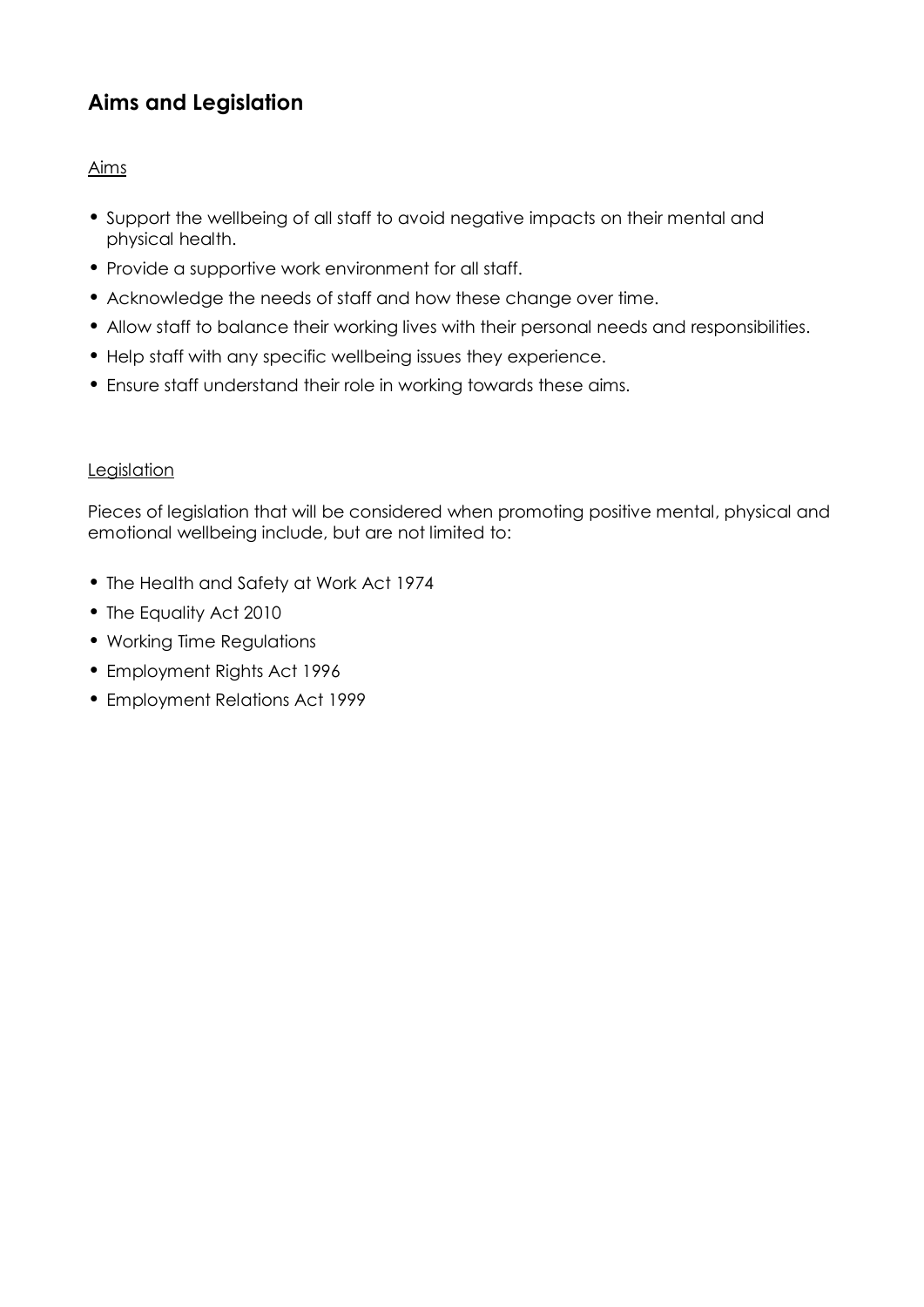# **Promoting Wellbeing At All Times**

1. The school will develop a Staff Wellbeing Action Plan based on this policy. The Plan will be reviewed annually by the Headteacher.

#### 2. Role of All Staff

2.1 All staff are expected to:

2.1a Treat each other with empathy and respect and act in a manner that respects the health and safety needs of all in the workplace;

2.1b Keep in mind the workload and wellbeing of other members of staff;

2.1c Support other members of staff if they become stressed, such as by providing practical assistance or emotional reassurance;

2.1d Report honestly about their wellbeing and let Senior Leaders (Fiona Lock is Wellbeing Lead), the Wellbeing team, Induction Buddy or other members of staff know when they need support;

2.1e Contribute positively towards morale and team spirit;

2.1f Use shared areas, such as offices and Staff Room, respectfully;

2.1g Take part in training opportunities to promote wellbeing.

#### 3. Role of Line Managers

3.1 Line managers are expected to:

3.1a Maintain positive relationships with their staff and value them for their skills, not their work pattern;

3.1b Provide a non-judgemental and confidential support to their staff;

3.1c Take any complaints or concerns seriously and deal with them appropriately using the school's policies;

3.1d Monitor workloads and be alert to signs of stress:

3.1e Speak regularly with their staff about work/life balance;

3.1f Understand that personal issues and pressures at work may have a temporary

effect on work performance and take that in to account during any appraisal procedure;

3.1g Help to arrange personal and professional development where appropriate;

3.1h Keep in touch with staff if absent for long periods. This will be lead by the Business Manager who may allocate some contacts to staff who have been provided with appropriate training;

3.1i Promote information about and access to Employee Assistance Programme and other services;

3.1j Monitor staff sickness absence and have support meetings with them if patterns of absence emerge;

3.1k Conduct return to work interviews to help identify any issues;

3.1l Encourage staff as individuals to accept responsibility for their own mental, physical and emotional wellbeing.

#### 4. Role of Senior Staff

4.1 Fiona Lock, Deputy Headteacher, is SLT member with key responsibility for staff wellbeing and is a member of the Wellbeing Team. All senior staff are expected to: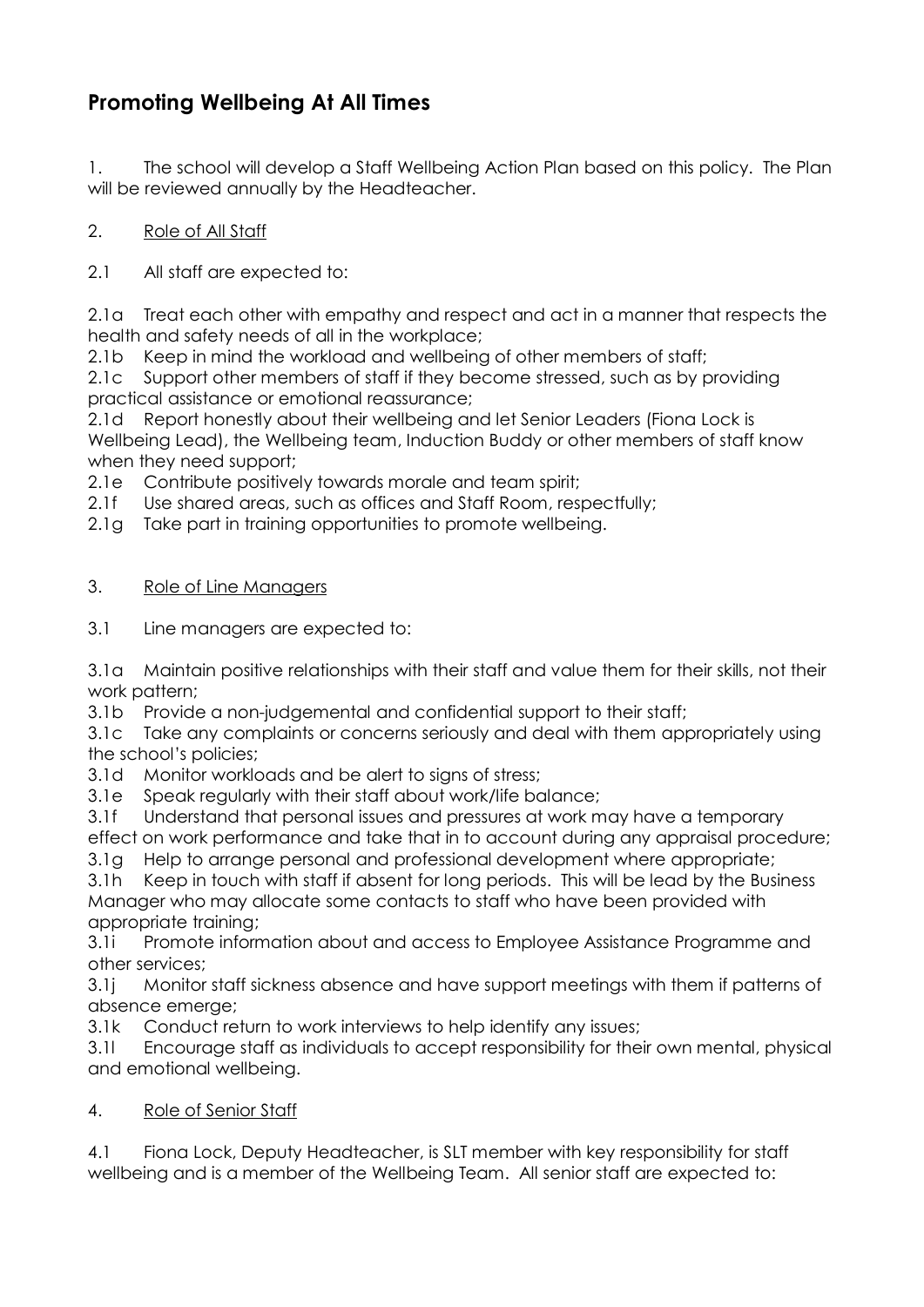4.1a Lead in setting standards for conduct, including how they treat other members of staff and adhering to agreed working hours;

4.1b Manage a non-judgemental and confidential support system for staff;

4.1c Monitor the wellbeing of staff through regular surveys and structured conversations and reviews;

4.1d Make sure accountability systems are based on trust and professional dialogue with proportionate amounts of direct monitoring;

4.1e Make sure new staff are properly and thoroughly inducted and feel able to ask for help;

4.1f Regularly review demands on staff, such as time spent on paperwork, and seek alternative solutions where possible;

4.1g Liaise with Business Manager to ensure job descriptions are up to date with clearly identified responsibilities. Staff must be consulted should any changes be proposed;

4.1h Listen to the views of staff and involve them in decision-making processes, including allowing them to consider any workload implications of new initiatives;

4.1i Communicate new initiatives effectively with all members of staff to ensure they feel included and aware of any changes occurring at school;

4.1j Make sure the efforts and successes of staff are recognised and celebrated;

4.1k Produce calendars of meetings, events and deadlines so staff can plan ahead and manage their workload;

4.1l Provide training opportunities and other resources to promote staff wellbeing;

4.1m Organise extra support during times of stress, such as Ofsted inspections;

4.1n Develop an open culture in which mental, physical and emotional wellbeing is taken seriously and in which staff are supported knowing that they may seek the help and support they need;

4.1o Ensure that all staff are aware of the Wellbeing Policy through regular promotion on staff notice boards and electronic systems;

4.1p Recognize the value of good management practice with systems in place to effectively manage staff and encourage a partnership approach with staff, workplace unions and the Resources Committee;

4.1q Promote a healthy workplace and practices that ensure members of staff are able to maintain a healthy mind;

4.1r Pay attention to any indication of changes in performance or behaviour in staff and promote sympathetic alertness to staff who show signs of being under stress;

4.1s Carry out risk assessments promptly especially when concerns have been raised;

4.1t In consultation with workplace unions conduct an annual Wellbeing survey and share and act upon results;

4.1u Ensure the school is signed up to the government's Education Staff Wellbeing Charter and information on this is displayed and distributed to all staff (see Appendix I)

### 5. Role of the Governing Body

5.1 Governor linked to Staff Wellbeing is Ben Troughton. The governing body is expected to:

5.1a Make sure the school is fulfilling its duty of care as an employer, such as by giving staff reasonable workloads and creating a supportive working environment;

5.1b Monitor and support the wellbeing of the Headteacher;

5.1c Ensure that resources and support services are in place to promote staff wellbeing;

5.1d Make decisions and review policies with staff wellbeing in mind, particularly in regard to workload;

5.1e Be reasonable about the format and quantity of information asked for from staff as part of monitoring work;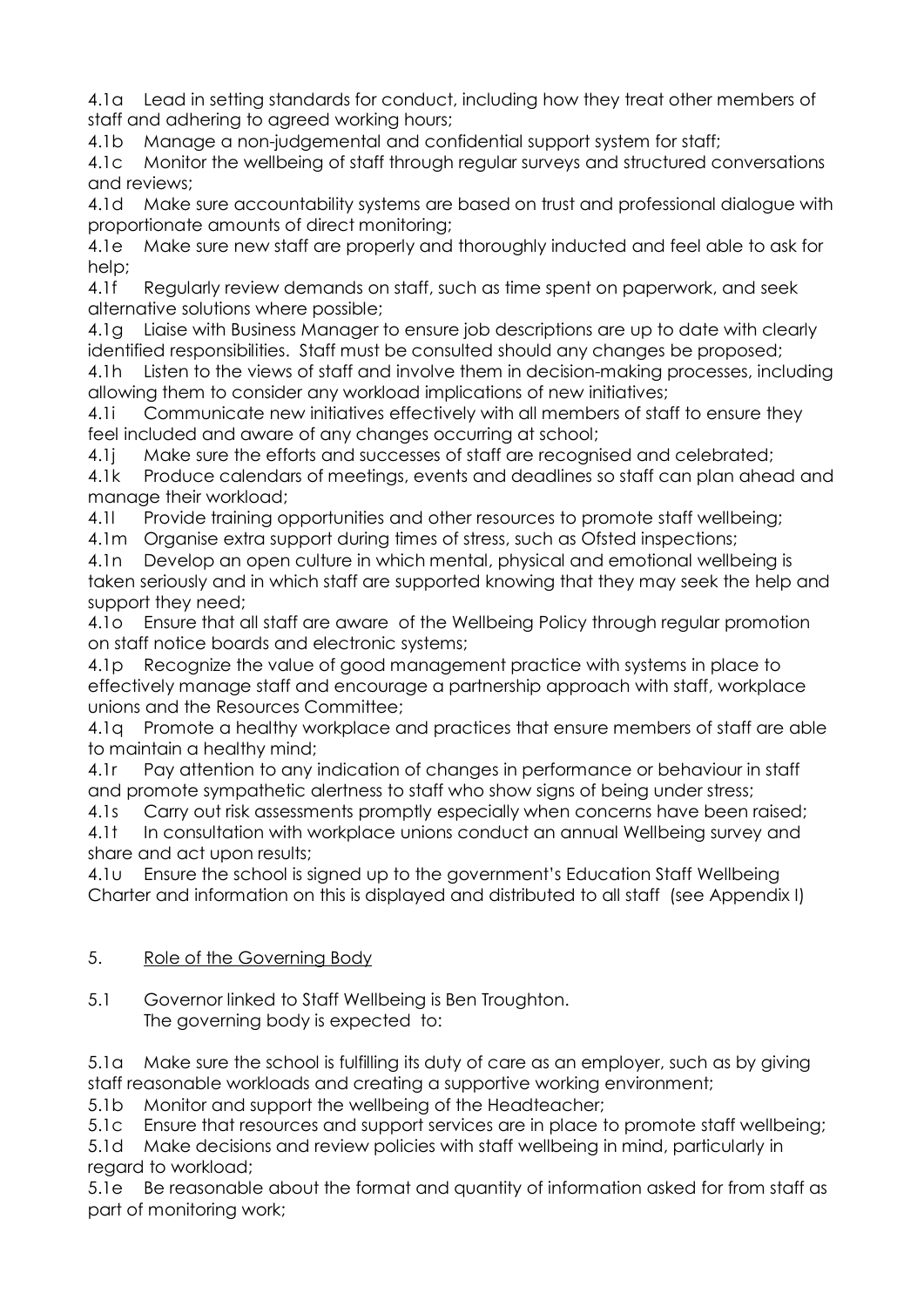5.1f Ensure that staff are clear about the purpose of any monitoring visits and what information will be required;

5.1g Conduct exit interviews where appropriate to ensure any wellbeing issues were addressed by the leadership team;

5.1h Commit to acting early and providing consistent support;

5.1i Enlist the support of School's Choice HR providers and Occupational Health, where appropriate, to ensure staff are able to access this support;

5.1j Ensure staff roles and responsibilities are clearly defined;

5.1k Attend regular governor training on Wellbeing and Health In Schools.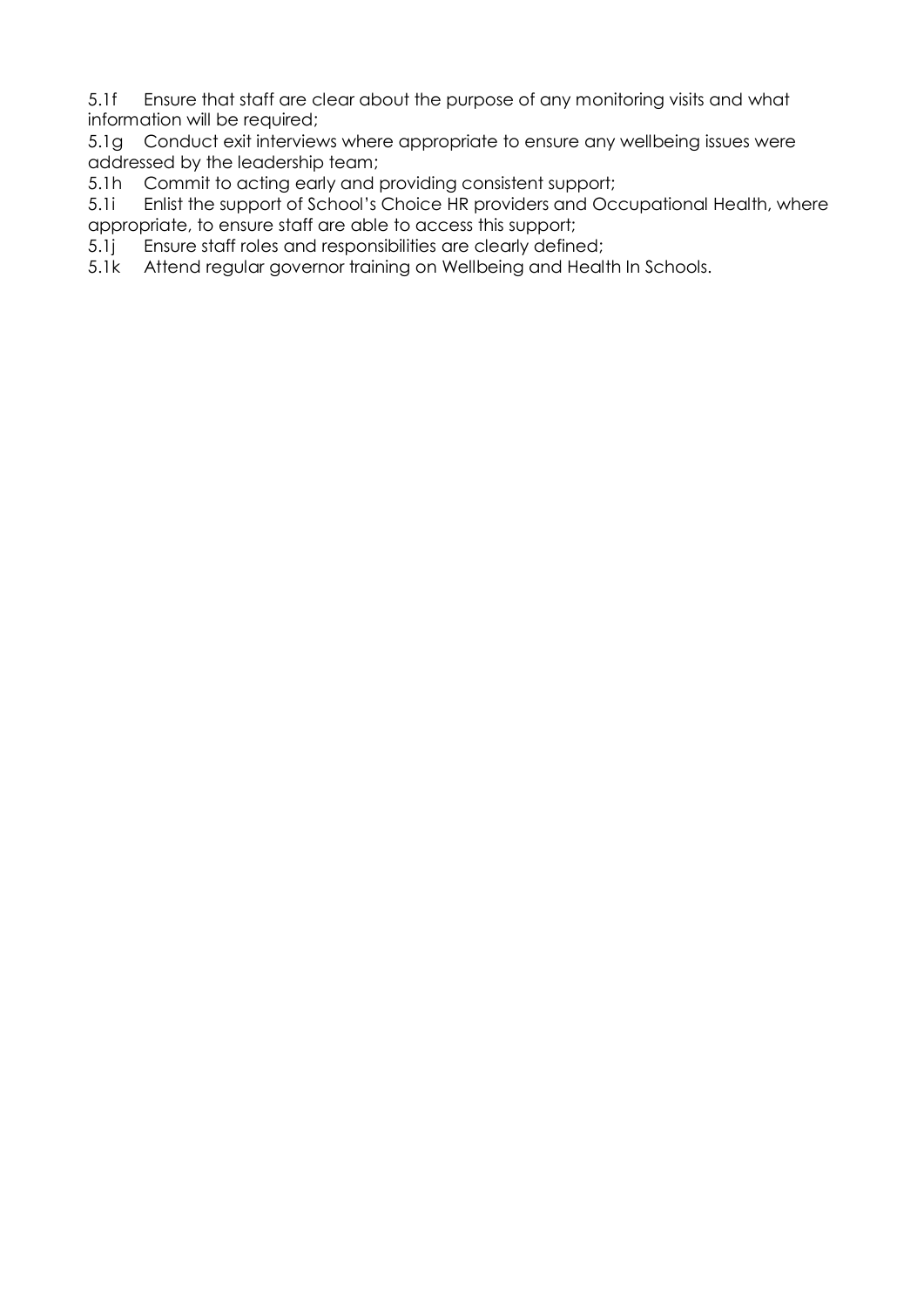# **Managing Specific Wellbeing Issues**

1. The school will support and discuss options with any staff that raise wellbeing issues, such as if they are experiencing significant stress at school or in their personal lives.

2. Annie O'Neill or her colleague, from OM Health and Well-being Consultancy, is available to meet privately with staff one day a term. Staff are able to book 45 minute appointments in advance. Staff also have access to the consultancy website at <https://www.omhwc.org.uk/>

3. Where possible support will also be provided by senior staff. This could be through:

3.1 Up to 5 days' paid compassionate leave per year to deal with personal crisis although this is not a legal entitlement, it is the pattern which has historically been used by the school. The awarding of this paid compassionate leave is given at the discretion of the Headteacher.

3.2 Providing access to Occupational Health professionals and other suitable clinicians as well as OMHWC and the Employee Assistance Programme for Suffolk County Council;

3.3 Completing risk assessments and following through on actions identified;

3.4 Reassessing workload and deciding what tasks to prioritise;

3.5 Supporting the school's Wellbeing Team and ensuring staff are aware they have access to them;

3.6 Providing 2 Adult Mental Health First Aider/Champions.

3.7 At all times the confidentiality and dignity of staff will be maintained.

4. Teacher Support Network:

4.1 The Teacher Support Network is a group of independent charities and a social enterprise that provides practical and emotional support to staff in the education sector and their families. Information, support and coaching is offered to all staff. The Teacher Support Network provides over 1000 factsheets covering a wide range of issues including money advice, how to cope with bereavement, mental health, diet and nutrition, and how to manage stress. To access the free support line staff can call 08000 562 561 or visit [http://teachersupport.info](http://teachersupport.info/)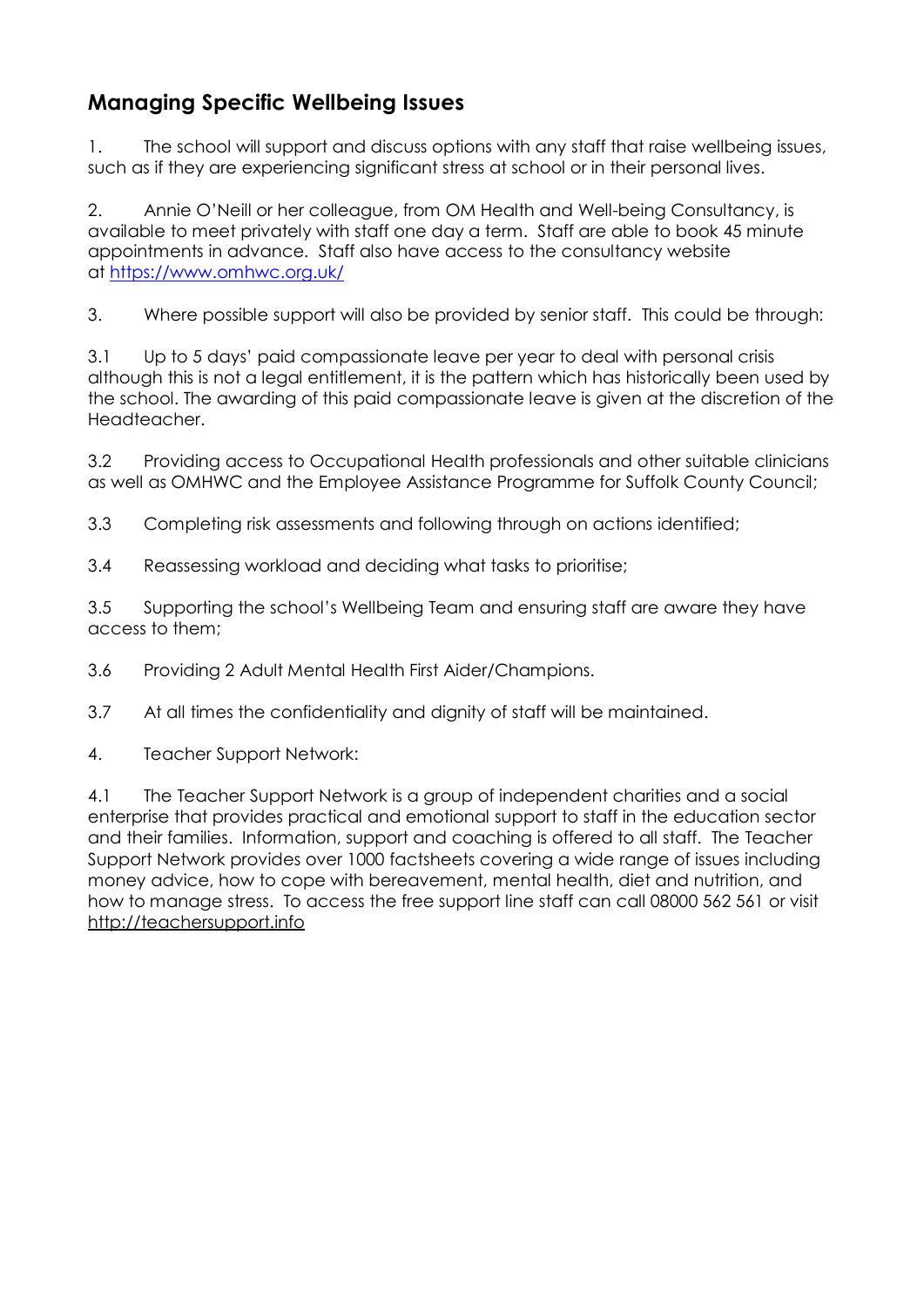# **Monitoring Arrangements**

This policy will be reviewed annually by the Headteacher and Wellbeing Link Governor and approved by the Resources Committee.

# **Links to Other Policies**

- Staff Code of Conduct
- Appraisal Policy
- Culture and Character Policy
- Capability Policy
- Disciplinary Policy
- Stress Management Procedure
- Health and Safety Policy
- Equality of Opportunity Policy
- Anti-bullying Policy
- Harassment Procedure
- Attendance and Absence Management Policy
- Grievance Policy
- Whistleblowing Policy
- Safeguarding Policy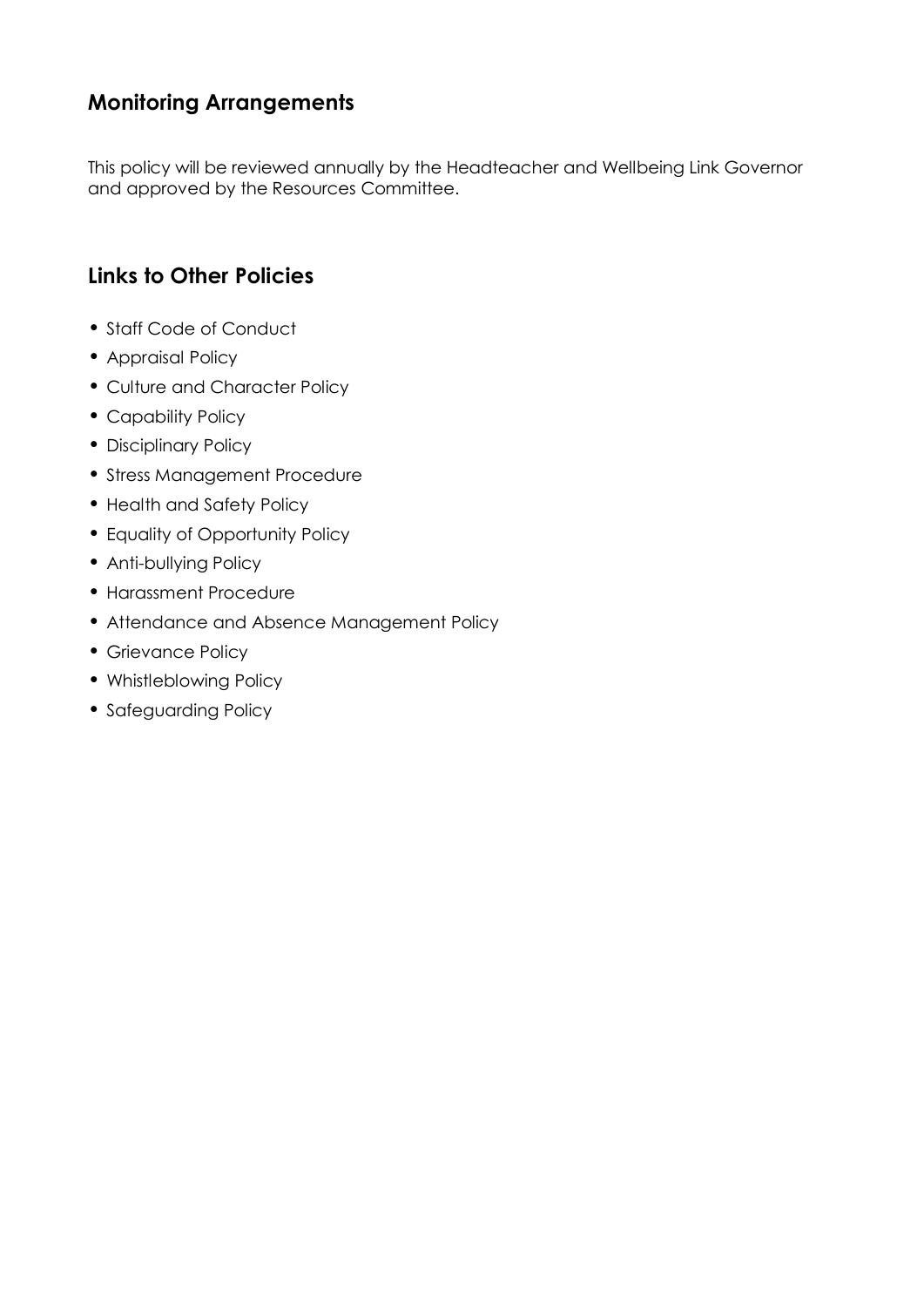# **Appendix I**

Education Staff Wellbeing Charters for Schools, Government and Ofsted to be added here